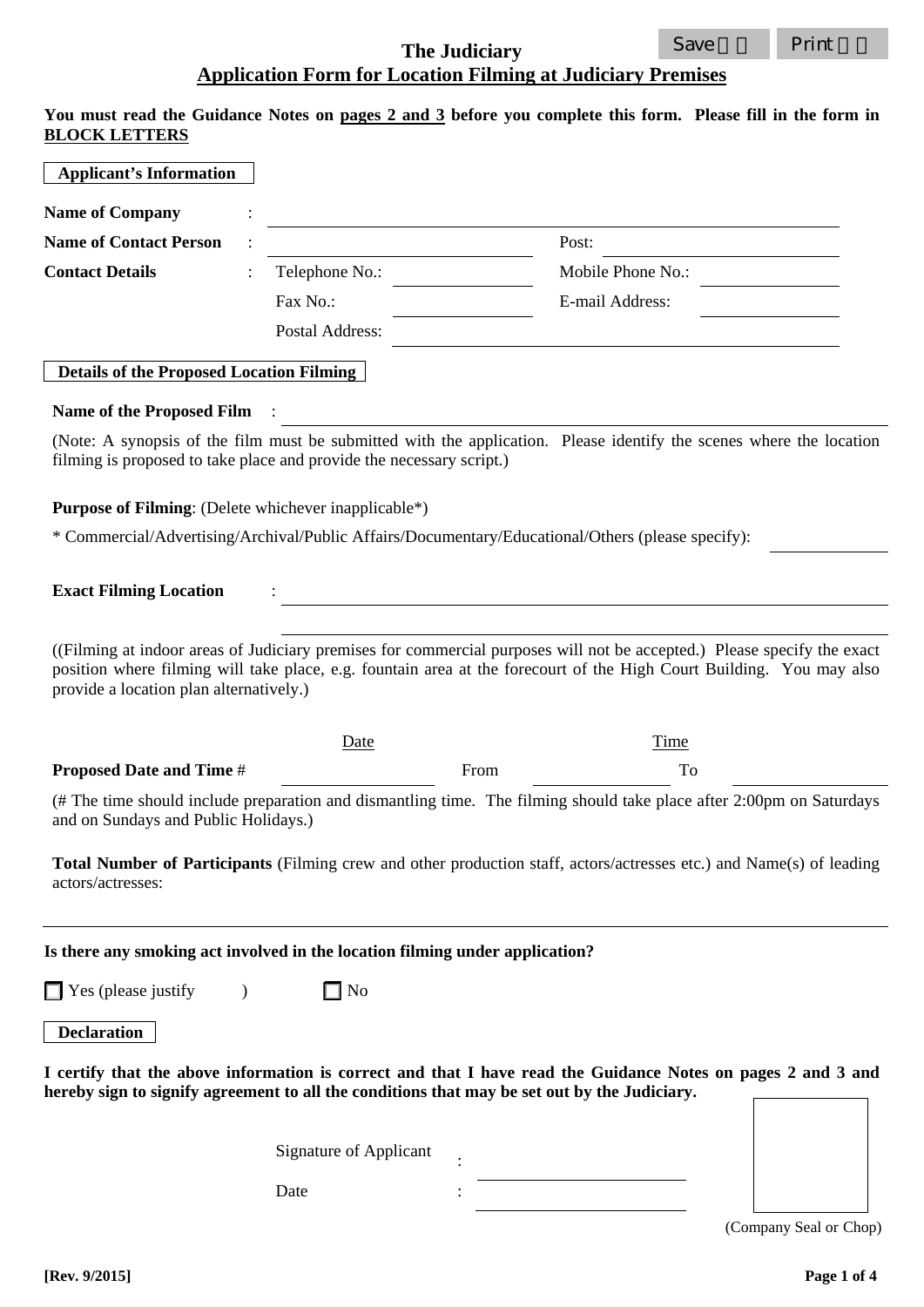## **Guidance Notes on Application for Location Filming at Judiciary Premises**

### **1. Introduction**

- 1.1 The applicant must read the Guidance Notes before submitting this application to the Judiciary.
- 1.2 For the purpose of this application, location filming includes the activities of film shooting, video shooting and photographing.

## **2. Application Procedure**

- 2.1 Application must be made in writing using the Application Form.
- 2.2 Duly completed application form should reach the Administration Sub-section, Judiciary for the attention of Judiciary Executive (Administration) 1 (Tel. No: 2867 2726) at least **One Month** in advance of the proposed filming date by post at  $3/F$ , High Block, Queensway Government Offices, 66 Queensway, Hong Kong or by fax at 2869 0640 for processing. No advance application beyond three calendar months will be accepted.
- 2.3 Information must be clearly stated and given in full support of the application. Failure to provide information may delay processing of the application.

#### **3. Charges**

- 3.1 For an application that will involve brief session(s) of location filming, if and when the application is approved, a fee of HK\$7,000 will be charged for the first four hours and HK\$1,770 for each subsequent four-hour block. If extra resources from Government are required to facilitate the application, the actual cost(s) plus overhead will be charged. A refundable deposit equivalent to the total amount of the fees is also required.
- 3.2 If the application is accepted, the applicant is required to sign an agreement to indemnify the Judiciary from all claims against the Judiciary and any damages to property and injuries to persons arising from the location filming and to accept any conditions applying to individual application stated therein.

## **4. Conditions**

- 4.1 The applicant should make his own arrangements to obtain any necessary licence/permit from the appropriate authorities in respect of the location filming.
- 4.2 Lighting of fire or the use of fireworks, explosives and any pyrotechnic material is strictly prohibited.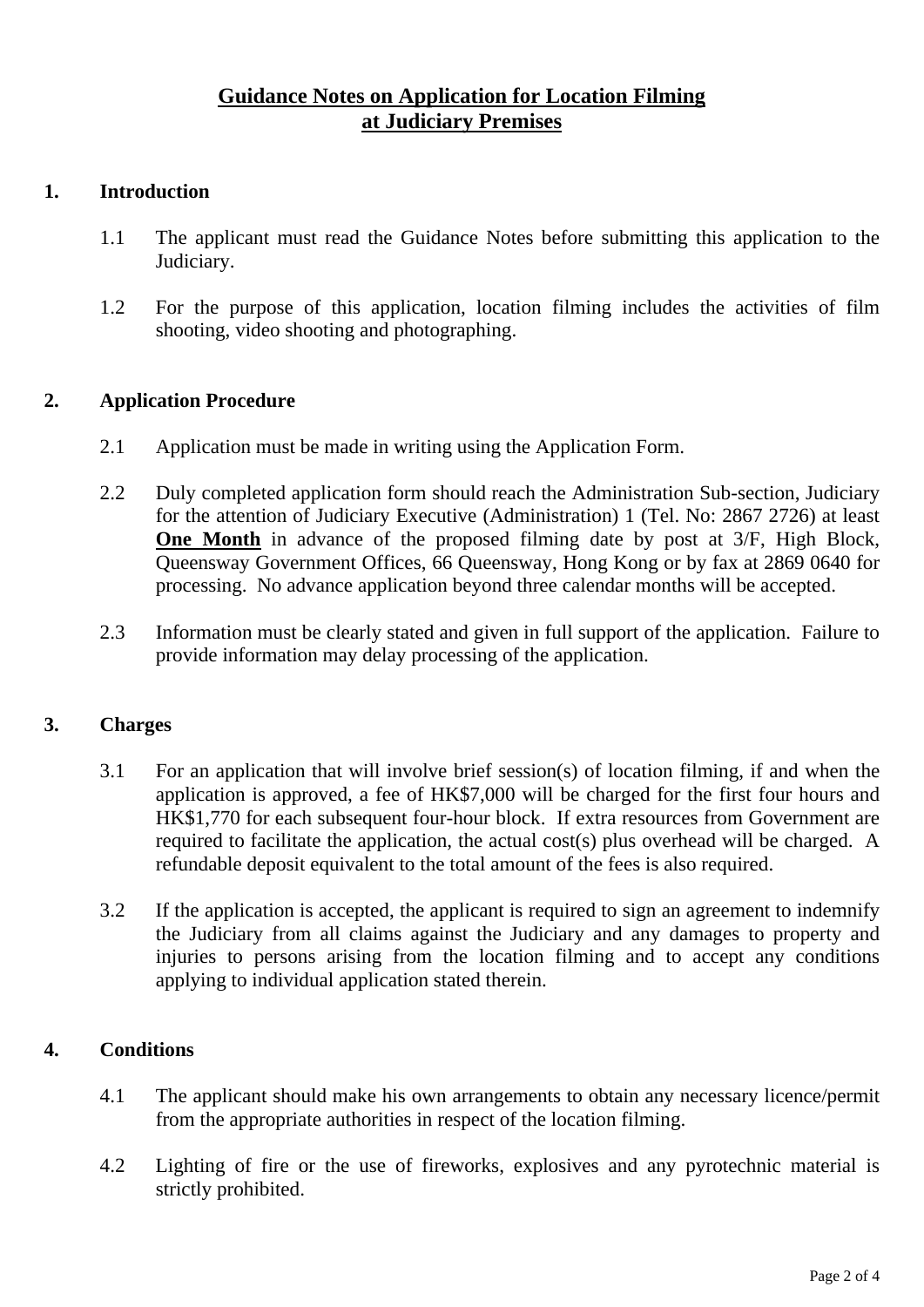- 4.3 The applicant should follow the directions and instructions given on site by the Judiciary's authorized personnel(s) (e.g. Property Attendants and Security Guards).
- 4.4 The applicant shall not erect any fixtures or fittings in the premises or make any alterations to the premises, inclusive of any fittings therein.
- 4.5 The applicant shall upon leaving the premises or upon the expiry of the permitted period of use as the case may be –
	- (a) remove at his own cost all its equipment(s), fitting(s) and fixture(s) from the Judiciary premises;
	- (b) leave the premises in a clean, hygienic and tidy condition to the satisfaction of the Judiciary; and
	- (c) if props, debris remained after the location filming and or damages have been caused to the Judiciary premises, the applicant shall bear any costs in full plus overhead that the Judiciary will charge.
- 4.6 All indoor areas in the Judiciary premises are statutory no-smoking areas. Smoking or carrying a lighted cigarette, cigar or pipe in these areas are strictly prohibited in accordance with the Smoking (Public Health) (Amendment) Ordinance 2006. Any person found in contravention of the relevant Ordinance commits an offence and is liable on summary conviction to a fine of \$5,000.
- 4.7 Except with approval granted, no location filming with any smoking act can take place in Judiciary premises.
- 4.8 Additional conditions may be specified by the Judiciary when circumstances so justify.
- 4.9 Approval of the application will be at the absolute discretion of the Judiciary.